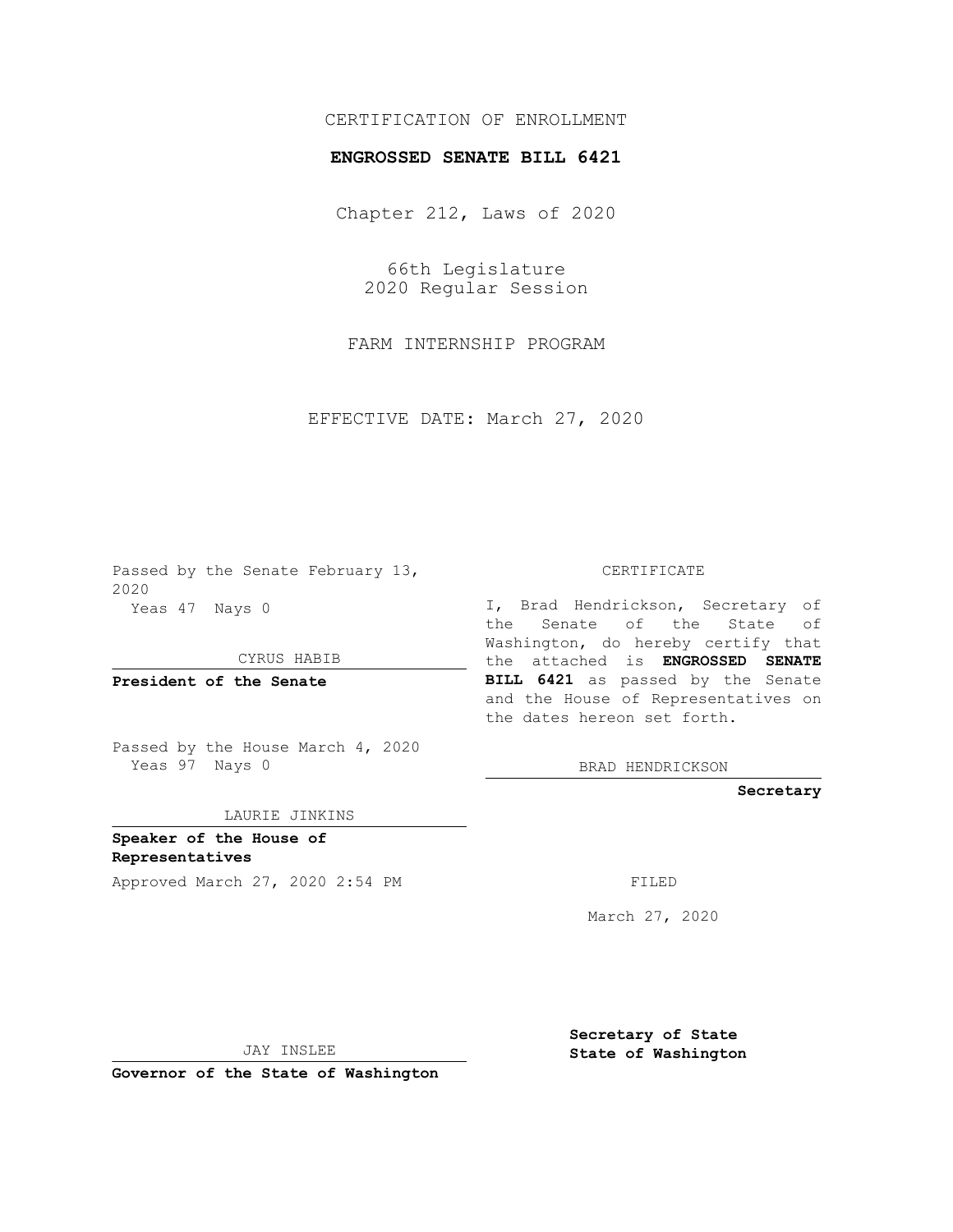## **ENGROSSED SENATE BILL 6421**

Passed Legislature - 2020 Regular Session

**State of Washington 66th Legislature 2020 Regular Session By** Senators Muzzall, Hunt, Warnick, Takko, Schoesler, Wagoner, Padden, Hasegawa, and Saldaña

Read first time 01/16/20. Referred to Committee on Labor & Commerce.

1 AN ACT Relating to extending the farm internship program; 2 reenacting and amending RCW 49.46.010; adding a new section to 3 chapter 49.12 RCW; adding a new section to chapter 50.04 RCW; adding 4 a new section to chapter 51.16 RCW; providing expiration dates; and 5 declaring an emergency.

6 BE IT ENACTED BY THE LEGISLATURE OF THE STATE OF WASHINGTON:

7 NEW SECTION. **Sec. 1.** A new section is added to chapter 49.12 8 RCW to read as follows:

 (1) The director shall establish a farm internship pilot project for the employment of farm interns on small farms under special certificates at wages, if any, as authorized by the department and subject to such limitations as to time, number, proportion, and length of service as provided in this section and as prescribed by the department. The pilot project consists of the following counties: San Juan, Skagit, King, Whatcom, Kitsap, Pierce, Jefferson, Spokane, Yakima, Chelan, Grant, Island, Snohomish, Kittitas, Lincoln, 17 Thurston, Walla Walla, Clark, Cowlitz, and Lewis.

18 (2) A small farm may employ no more than three interns at one 19 time under this section.

20 (3) A small farm must apply for a special certificate on a form 21 made available by the director. The application must set forth: The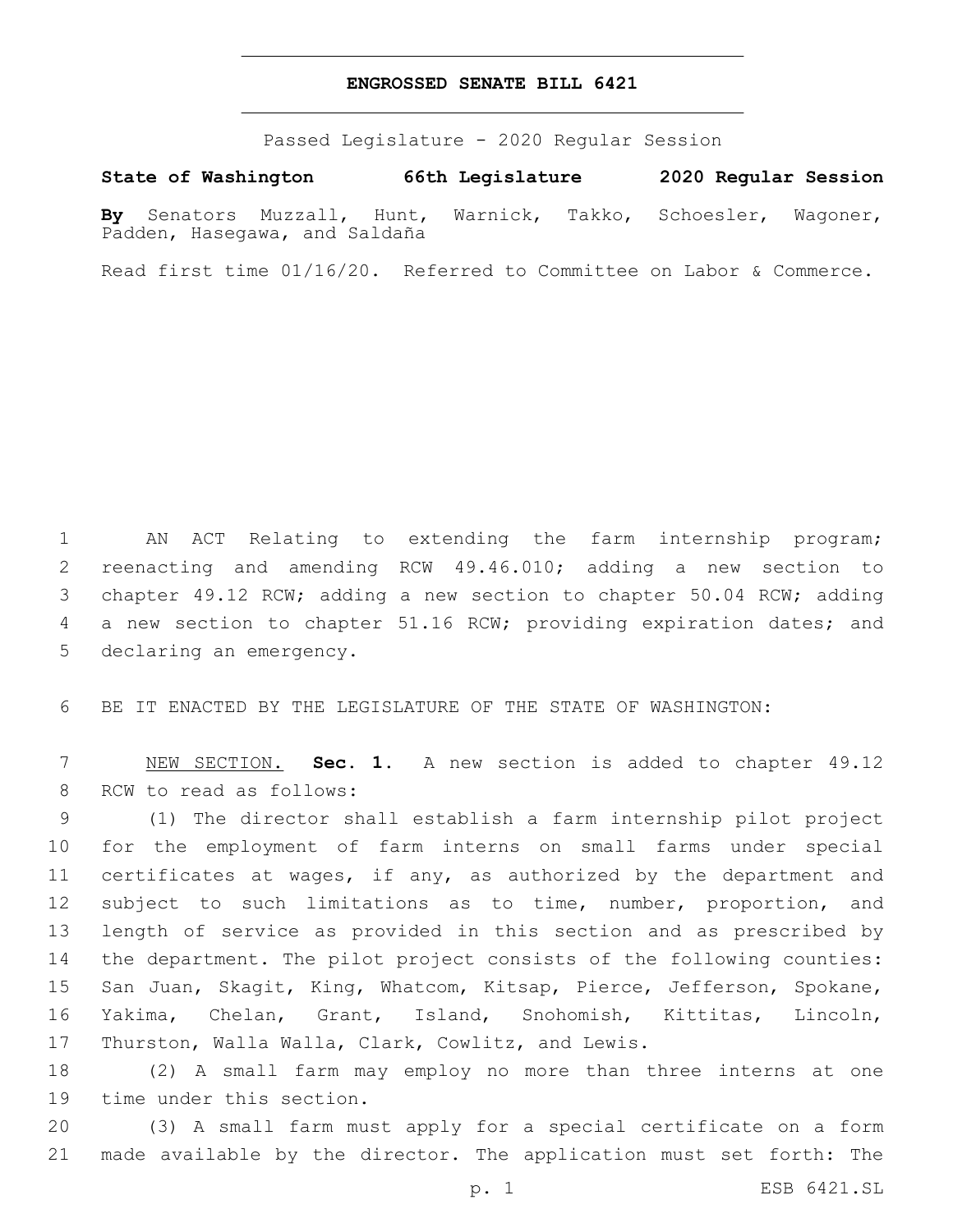name of the farm and a description of the farm seeking the certificate; the type of work to be performed by a farm intern; a description of the internship program; the period of time for which the certificate is sought and the duration of an internship; the number of farm interns for which a special certificate is sought; the wages, if any, that will be paid to the farm intern; any room and board, stipends, and other remuneration the farm will provide to a 8 farm intern; and the total number of workers employed by the farm.

 (4) Upon receipt of an application, the department shall review the application and issue a special certificate to the requesting farm within fifteen days if the department finds that:

12 (a) The farm qualifies as a small farm;

 (b) There have been no serious violations of chapter 49.46 RCW or Title 51 RCW that provide reasonable grounds to believe that the 15 terms of an internship agreement may not be complied with;

 (c) The issuance of a certificate will not create unfair competitive labor cost advantages nor have the effect of impairing or depressing wage or working standards established for experienced workers for work of a like or comparable character in the industry or 20 occupation at which the intern is to be employed;

(d) A farm intern will not displace an experienced worker; and

 (e) The farm demonstrates that the interns will perform work for the farm under an internship program that: (i) Provides a curriculum of learning modules and supervised participation in farm work activities designed to teach farm interns about farming practices and farm enterprises; (ii) is based on the bona fide curriculum of an educational or vocational institution; and (iii) is reasonably designed to provide the intern with vocational knowledge and skills about farming practices and enterprises. In assessing an internship program, the department may consult with relevant college and university departments and extension programs and state and local government agencies involved in the regulation or development of 33 agriculture.

 (5) A special certificate issued under this section must specify the terms and conditions under which it is issued, including: The name of the farm; the duration of the special certificate allowing the employment of farm interns and the duration of an internship; the total number of interns authorized under the special certificate; the authorized wage rate, if any; and any room and board, stipends, and other remuneration the farm will provide to the farm intern. A farm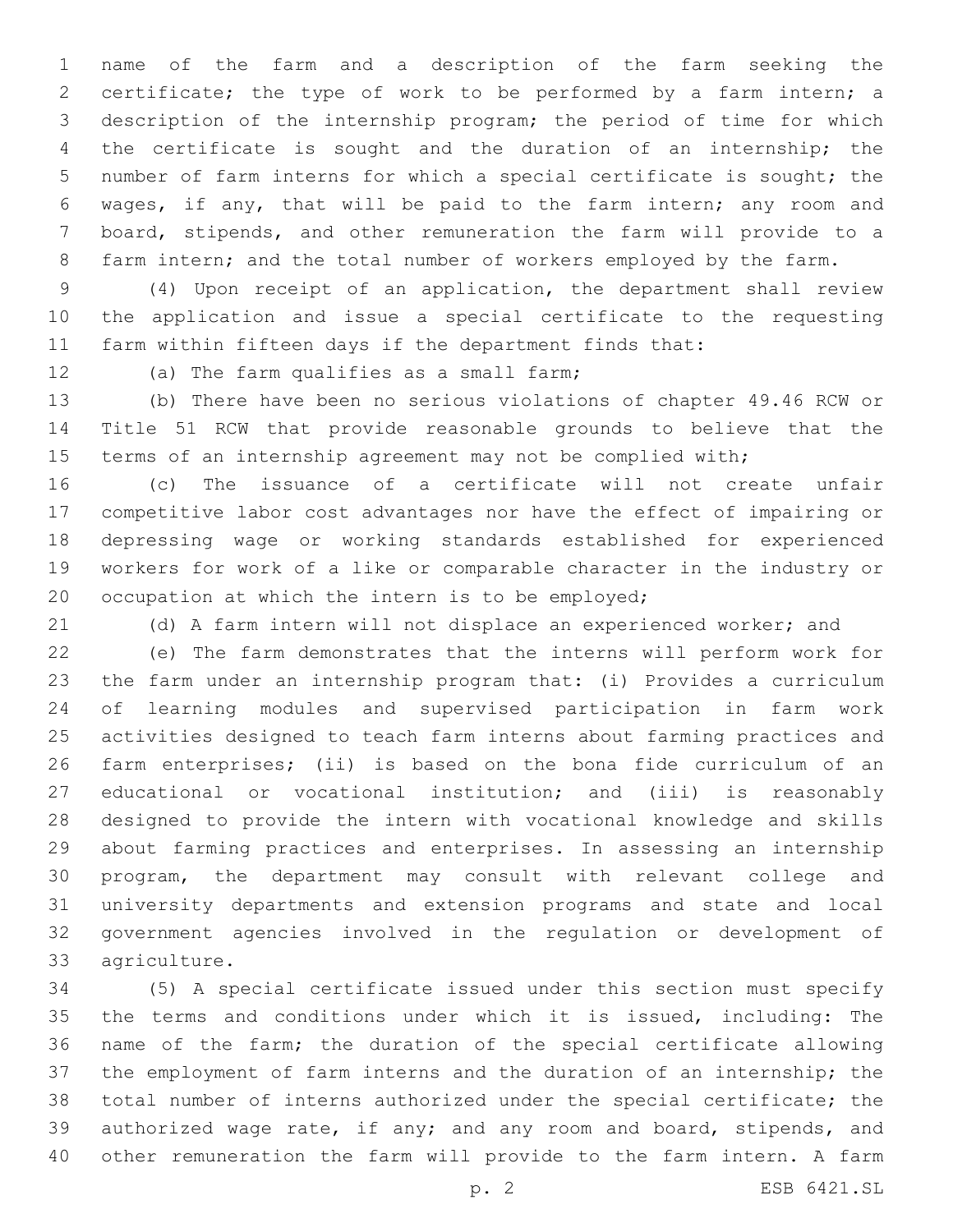intern may be paid at wages specified in the certificate only during the effective period of the certificate and for the duration of the 3 internship.

 (6) If the department denies an application for a special certificate, notice of denial must be mailed to the farm. The farm listed on the application may, within fifteen days after notice of such action has been mailed, file with the director a petition for review of the denial, setting forth grounds for seeking such a review. If reasonable grounds exist, the director or the director's authorized representative may grant such a review and, to the extent deemed appropriate, afford all interested persons an opportunity to 12 be heard on such review.

 (7) Before employing a farm intern, a farm must submit a statement on a form made available by the director stating that the 15 farm understands: The requirements of the industrial welfare act, 16 this chapter, that apply to farm interns; that the farm must pay workers' compensation premiums in the assigned intern risk class and must pay workers' compensation premiums for nonintern work hours in the applicable risk class; and that if the farm does not comply with subsection (8) of this section, the director may revoke the special 21 certificate.

 (8) The director may revoke a special certificate issued under this section if a farm fails to: Comply with the requirements of the industrial welfare act, this chapter, that apply to farm interns; pay workers' compensation premiums in the assigned intern risk class; or pay workers' compensation premiums in the applicable risk class for 27 nonintern work hours.

 (9) Before the start of a farm internship, the farm and the intern must sign a written agreement and send a copy of the agreement to the department. The written agreement must, at a minimum:

 (a) Describe the internship program offered by the farm, including the skills and objectives the program is designed to teach 33 and the manner in which those skills and objectives will be taught;

 (b) Explicitly state that the intern is not entitled to unemployment benefits or minimum wages for work and activities conducted pursuant to the internship program for the duration of the 37 internship;

 (c) Describe the responsibilities, expectations, and obligations of the intern and the farm, including the anticipated number of hours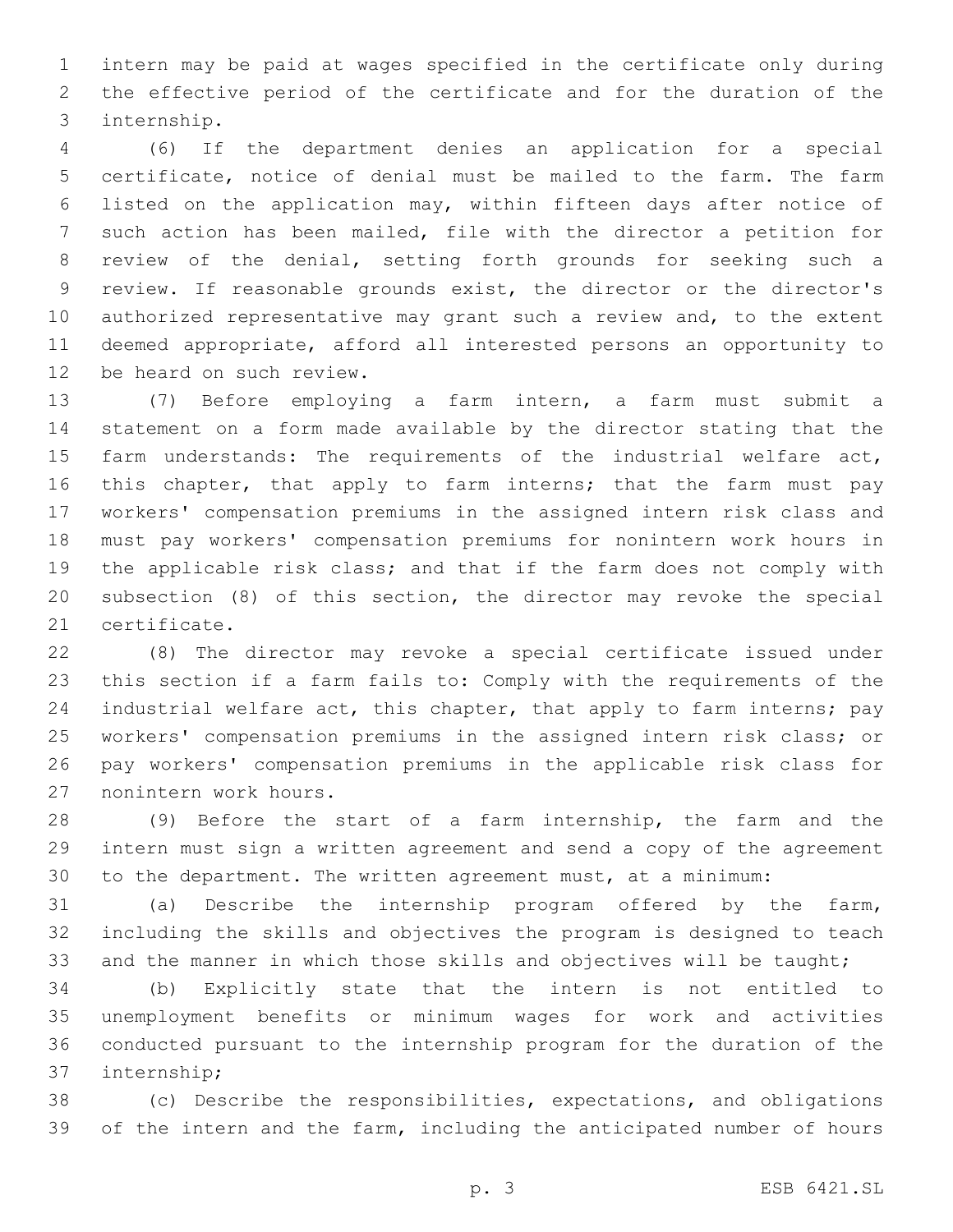of farm activities to be performed by and the anticipated number of hours of curriculum instruction provided to the intern per week;

 (d) Describe the activities of the farm and the type of work to 4 be performed by the farm intern; and

 (e) Describes any wages, room and board, stipends, and other remuneration the farm will provide to the farm intern.

 (10) The department must limit the administrative costs of implementing the internship pilot program by relying on farm organizations and other stakeholders to perform outreach and inform the farm community of the program and by limiting employee travel to the investigation of allegations of noncompliance with program 12 requirements.

 (11) The definitions in this subsection apply throughout this section unless the context clearly requires otherwise.

 (a) "Farm intern" means an individual who provides services to a small farm under a written agreement and primarily as a means of learning about farming practices and farm enterprises.

 (b) "Farm internship program" means an internship program described under subsection (4)(e) of this section.

(c) "Small farm" means a farm:20

 (i) Organized as a sole proprietorship, partnership, or 22 corporation;

 (ii) That reports on the applicant's schedule F of form 1040 or other applicable form filed with the United States internal revenue 25 service annual sales less than two hundred fifty thousand dollars; and

 (iii) Where all the owners or partners of the farm provide regular labor to and participate in the management of the farm, and 29 own or lease the productive assets of the farm.

 (12) The department shall monitor and evaluate the farm internships authorized by this section and report to the appropriate committees of the legislature by December 31, 2024. The report must include, but not be limited to: The number of small farms that applied for and received special certificates; the number of interns employed as farm interns; the nature of the educational activities provided to the farm interns; the wages and other remuneration paid to farm interns; the number of and type of workers' compensation claims for farm interns; the employment of farm interns following farm internships; and other matters relevant to assessing farm 40 internships authorized in this section.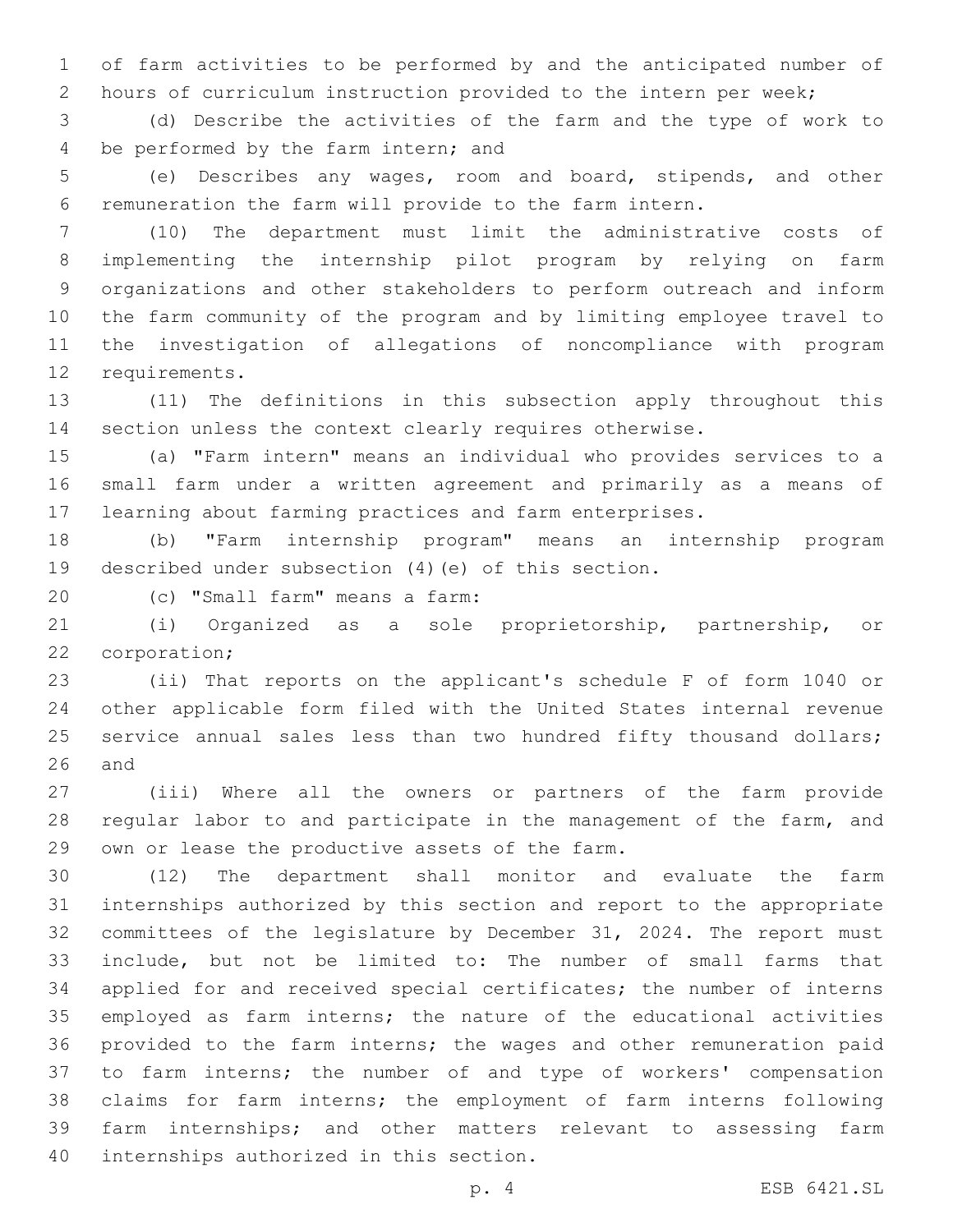NEW SECTION. **Sec. 2.** A new section is added to chapter 50.04 3 RCW to read as follows:

 (1) Except for services subject to RCW 50.44.010, 50.44.020, 50.44.030, or 50.50.010, the term "employment" does not include service performed in agricultural labor by a farm intern providing his or her services under a farm internship program as established in 8 section 1 of this act.

(2) For purposes of this section, "agricultural labor" means:

 (a) Services performed on a farm, in the employ of any person, in connection with the cultivation of the soil, or in connection with raising or harvesting any agricultural or horticultural commodity, including raising, shearing, feeding, caring for, training, and 14 management of livestock, bees, poultry, and furbearing animals and wildlife, or in the employ of the owner or tenant or other operator 16 of a farm in connection with the operation, management, conservation, 17 improvement, or maintenance of such farm and its tools and equipment;

 (b) Services performed in packing, packaging, grading, storing, or delivering to storage, or to market or to a carrier for transportation to market, any agricultural or horticultural commodity; but only if such service is performed as an incident to ordinary farming operations. The exclusions from the term "employment" provided in this subsection (2)(b) are not applicable with respect to commercial packing houses, commercial storage establishments, commercial canning, commercial freezing, or any other commercial processing or with respect to services performed in connection with the cultivation, raising, harvesting, and processing of oysters or raising and harvesting of mushrooms; or

 (c) Direct local sales of any agricultural or horticultural commodity after its delivery to a terminal market for distribution or 31 consumption.

32 (3) This section expires December 31, 2025.

 **Sec. 3.** RCW 49.46.010 and 2015 c 299 s 3 are each reenacted and 34 amended to read as follows:

35 As used in this chapter:

- (1) "Director" means the director of labor and industries;
- 37 (2) "Employ" includes to permit to work;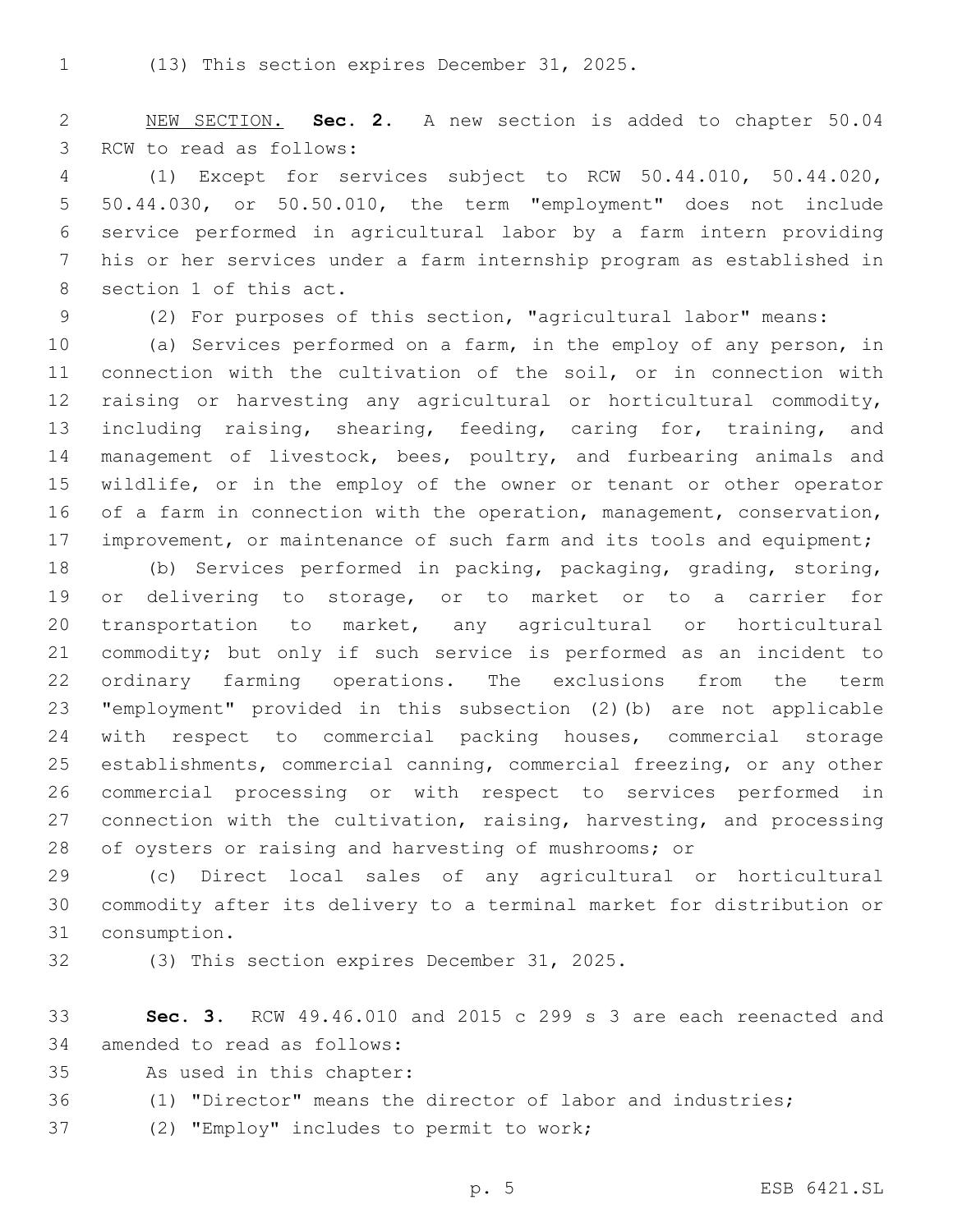(3) "Employee" includes any individual employed by an employer 2 but shall not include:

 (a) Any individual (i) employed as a hand harvest laborer and paid on a piece rate basis in an operation which has been, and is generally and customarily recognized as having been, paid on a piece rate basis in the region of employment; (ii) who commutes daily from his or her permanent residence to the farm on which he or she is employed; and (iii) who has been employed in agriculture less than 9 thirteen weeks during the preceding calendar year;

 (b) Any individual employed in casual labor in or about a private home, unless performed in the course of the employer's trade, 12 business, or profession;

 (c) Any individual employed in a bona fide executive, administrative, or professional capacity or in the capacity of outside salesperson as those terms are defined and delimited by rules of the director. However, those terms shall be defined and delimited by the human resources director pursuant to chapter 41.06 RCW for employees employed under the director of personnel's jurisdiction;

 (d) Any individual engaged in the activities of an educational, charitable, religious, state or local governmental body or agency, or nonprofit organization where the employer-employee relationship does not in fact exist or where the services are rendered to such organizations gratuitously. If the individual receives reimbursement in lieu of compensation for normally incurred out-of-pocket expenses or receives a nominal amount of compensation per unit of voluntary service rendered, an employer-employee relationship is deemed not to exist for the purpose of this section or for purposes of membership or qualification in any state, local government, or publicly supported retirement system other than that provided under chapter 30 41.24 RCW;

 (e) Any individual employed full time by any state or local governmental body or agency who provides voluntary services but only with regard to the provision of the voluntary services. The voluntary services and any compensation therefor shall not affect or add to qualification, entitlement, or benefit rights under any state, local government, or publicly supported retirement system other than that 37 provided under chapter 41.24 RCW;

 (f) Any newspaper vendor, carrier, or delivery person selling or distributing newspapers on the street, to offices, to businesses, or from house to house and any freelance news correspondent or

p. 6 ESB 6421.SL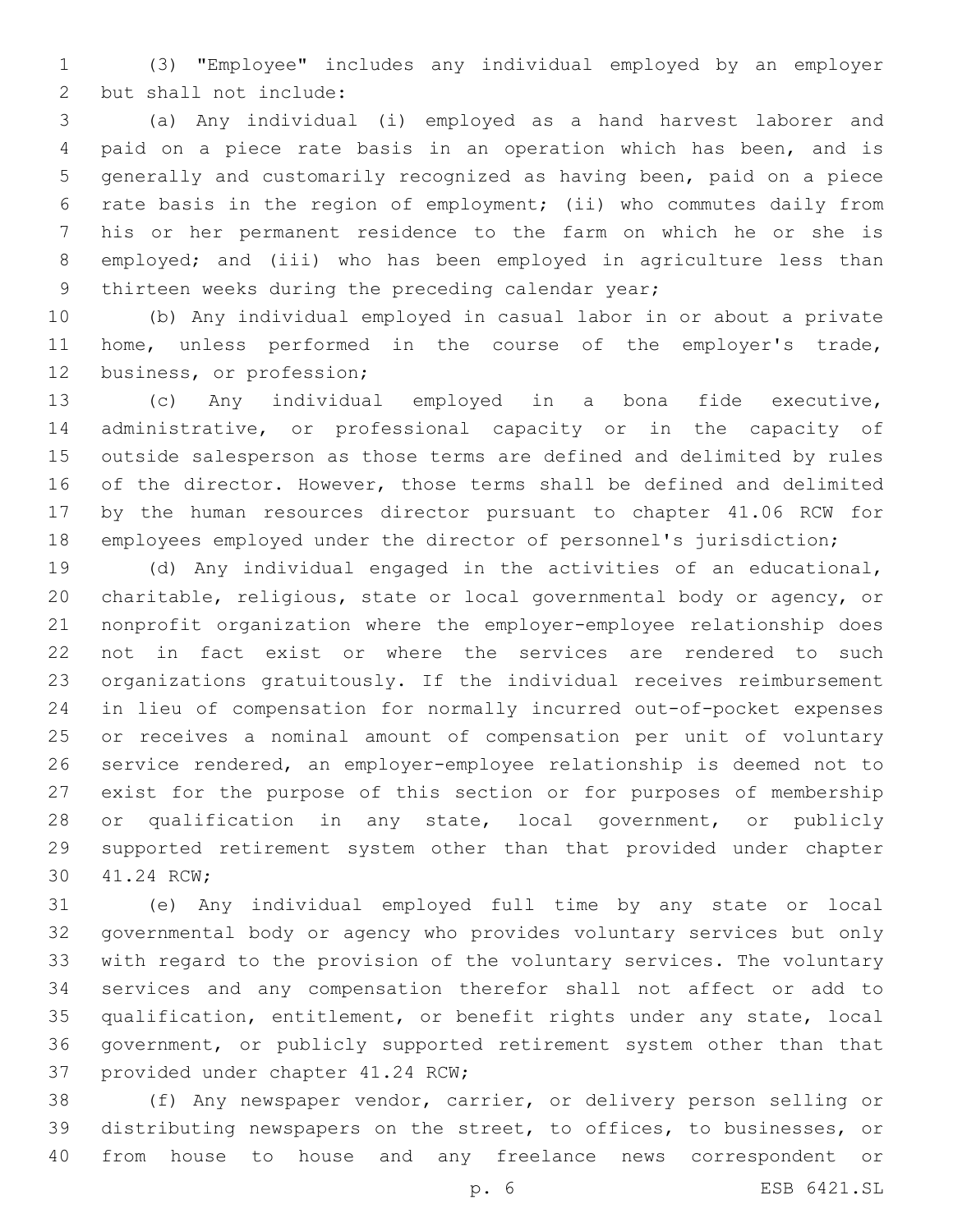"stringer" who, using his or her own equipment, chooses to submit material for publication for free or a fee when such material is 3 published;

 (g) Any carrier subject to regulation by Part 1 of the Interstate 5 Commerce Act;

 (h) Any individual engaged in forest protection and fire 7 prevention activities;

 (i) Any individual employed by any charitable institution charged with child care responsibilities engaged primarily in the development of character or citizenship or promoting health or physical fitness or providing or sponsoring recreational opportunities or facilities 12 for young people or members of the armed forces of the United States;

 (j) Any individual whose duties require that he or she reside or sleep at the place of his or her employment or who otherwise spends a substantial portion of his or her work time subject to call, and not 16 engaged in the performance of active duties;

 (k) Any resident, inmate, or patient of a state, county, or municipal correctional, detention, treatment or rehabilitative 19 institution;

 (l) Any individual who holds a public elective or appointive 21 office of the state, any county, city, town, municipal corporation or quasi municipal corporation, political subdivision, or any instrumentality thereof, or any employee of the state legislature;

 (m) All vessel operating crews of the Washington state ferries 25 operated by the department of transportation;

 (n) Any individual employed as a seaman on a vessel other than an 27 American vessel;

 (o) Until December 31, 2025, any farm intern providing his or her services to a small farm which has a special certificate issued under section 1 of this act;

 (p) An individual who is at least sixteen years old but under twenty-one years old, in his or her capacity as a player for a junior ice hockey team that is a member of a regional, national, or international league and that contracts with an arena owned, operated, or managed by a public facilities district created under 36 chapter 36.100 RCW;

 (4) "Employer" includes any individual, partnership, association, corporation, business trust, or any person or group of persons acting directly or indirectly in the interest of an employer in relation to 40 an employee;